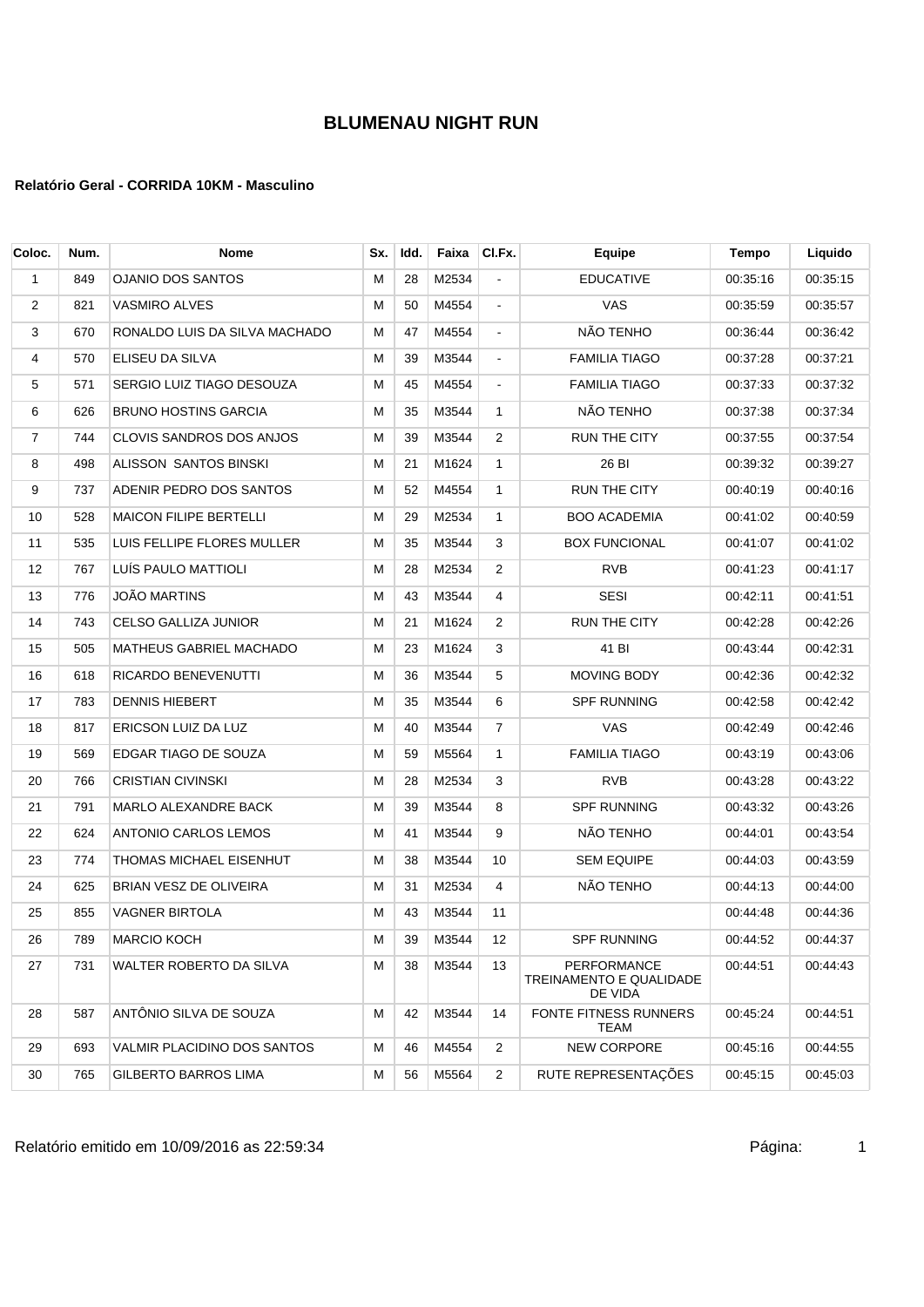### **Relatório Geral - CORRIDA 10KM - Masculino**

| Coloc. | Num. | <b>Nome</b>                               | Sx. | Idd. | Faixa      | CI.Fx.         | <b>Equipe</b>           | <b>Tempo</b> | Liquido  |
|--------|------|-------------------------------------------|-----|------|------------|----------------|-------------------------|--------------|----------|
| 31     | 500  | <b>SAMUEL MITKUS</b>                      | м   | 21   | M1624      | 4              | 30 BI                   | 00:45:11     | 00:45:06 |
| 32     | 695  | FAUSTENIO JOAO DOS SANTOS                 | м   | 46   | M4554      | 3              | <b>NITRIX</b>           | 00:45:13     | 00:45:10 |
| 33     | 661  | MÁRCIO KÖNIG                              | М   | 40   | M3544      | 15             | NÃO TENHO               | 00:45:19     | 00:45:14 |
| 34     | 721  | <b>MARCOS GERALDO SCHMITZ</b>             | М   | 31   | M2534      | 5              | PERFORMANCE             | 00:46:52     | 00:45:30 |
| 35     | 728  | RODRIGO CORRÊA                            | M   | 36   | M3544      | 16             | PERFORMANCE             | 00:45:49     | 00:45:30 |
| 36     | 724  | PEDRO HENRIQUE DE ALMEIDA RIBEIRO         | м   | 30   | M2534      | 6              | PERFORMANCE             | 00:46:58     | 00:45:36 |
| 37     | 894  | <b>SERGIO LUIZ RAMOS</b>                  | м   | 28   | M2534      | $\overline{7}$ | NÃO TENHO               | 00:46:05     | 00:45:45 |
| 38     | 778  | ANDRÉ FERREIRA                            | М   | 27   | M2534      | 8              | <b>SPF RUNNING</b>      | 00:46:15     | 00:46:04 |
| 39     | 657  | LUSIANO GUTKOSKI                          | М   | 31   | M2534      | 9              | NÃO TENHO               | 00:46:43     | 00:46:14 |
| 40     | 794  | ROMULO KNOBLAUCH                          | M   | 32   | M2534      | 10             | <b>SPF RUNNING</b>      | 00:46:25     | 00:46:19 |
| 41     | 512  | EDERSON BENEDITO MARIANI                  | M   | 37   | M3544      | 17             | <b>ADHERING RUNNERS</b> | 00:46:35     | 00:46:23 |
| 42     | 514  | MAURO DANIEL DOS S. AMARAL                | м   | 47   | M4554      | 4              | <b>ADHERING RUNNERS</b> | 00:46:36     | 00:46:25 |
| 43     | 515  | <b>MURILO REIS</b>                        | м   | 31   | M2534      | 11             | <b>ADHERING RUNNERS</b> | 00:46:49     | 00:46:37 |
| 44     | 499  | <b>CLAUDEMIR PEDRO FORTUNA JUNIOR</b>     | М   | 21   | M1624      | 5              | 29 BI                   | 00:47:08     | 00:46:47 |
| 45     | 521  | <b>DJALMAR SCHMIDT WIGGERS</b>            | М   | 40   | M3544      | 18             | <b>AVULSO</b>           | 00:47:09     | 00:46:52 |
| 46     | 513  | <b>GIULIANO SCHNEIDER</b>                 | М   | 45   | M4554      | 5              | <b>ADHERING RUNNERS</b> | 00:47:24     | 00:47:18 |
| 47     | 565  | MÁRCIO CHEGATTI                           | М   | 48   | M4554      | 6              | <b>EQUIPE R2-RUN</b>    | 00:47:32     | 00:47:19 |
| 48     | 892  | LAERCIO GONCALVES                         | М   | 67   | M6599      | 1              |                         | 00:47:37     | 00:47:27 |
| 49     | 610  | RODRIGO KRUG                              | М   | 27   | M2534      | 12             | <b>LIKE RUNNING</b>     | 00:47:52     | 00:47:29 |
| 50     | 641  | FELIPE NETO MELLO                         | М   | 32   | M2534      | 13             | NÃO TENHO               | 00:48:10     | 00:47:32 |
| 51     | 576  | <b>CRISTIANO BORGES</b>                   | М   | 37   | M3544      | 19             | <b>FIT RACER</b>        | 00:48:37     | 00:47:38 |
| 52     | 696  | JOABE NOGUEIRA DA SILVA                   | М   | 28   | M2534      | 14             | <b>NITRIX</b>           | 00:47:49     | 00:47:43 |
| 53     | 891  | LUIZ JOSE SEDREZ                          | M   | 53   | M4554      | $\overline{7}$ |                         | 00:47:54     | 00:47:43 |
| 54     | 606  | JEAN CARLO CORDEIRO                       | м   | 26   | M2534      | 15             | <b>JABUTIS RUNNERS</b>  | 00:48:21     | 00:47:44 |
| 55     | 780  | ANTONIO RODRIGO ALVES RIBEIRO             | м   | 38   | M3544      | 20             | <b>SPF RUNNING</b>      | 00:48:24     | 00:48:07 |
| 56     | 510  | RAFAEL DE SOUZA                           |     |      | M 31 M2534 | 16             | ADHERING                | 00:48:45     | 00:48:10 |
| 57     | 497  | ALEXANDER POSANSKI                        | м   | 25   | M2534      | 17             | 23 BI                   | 00:48:28     | 00:48:25 |
| 58     | 585  | GUSTAVO SILVEIRA DA COSTA                 | M   | 31   | M2534      | 18             | <b>FONTE FITNESS</b>    | 00:49:23     | 00:48:27 |
| 59     | 685  | LEANDRO DA SILVA                          | м   | 26   | M2534      | 19             | NENHUM                  | 00:49:24     | 00:48:27 |
| 60     | 747  | ERNANI ZUNINO                             | м   | 59   | M5564      | 3              | RUN THE CITY            | 00:49:02     | 00:48:28 |
| 61     | 720  | <b>LEONARDO CARDOSO STOHLER</b><br>VIANOR | M   | 35   | M3544      | 21             | <b>PERFORMANCE</b>      | 00:49:21     | 00:48:36 |
| 62     | 815  | PAULO FERNANDO ZOREK                      | м   | 35   | M3544      | 22             | <b>TONI TREINER</b>     | 00:50:07     | 00:48:36 |

Relatório emitido em 10/09/2016 as 22:59:34 <br>
2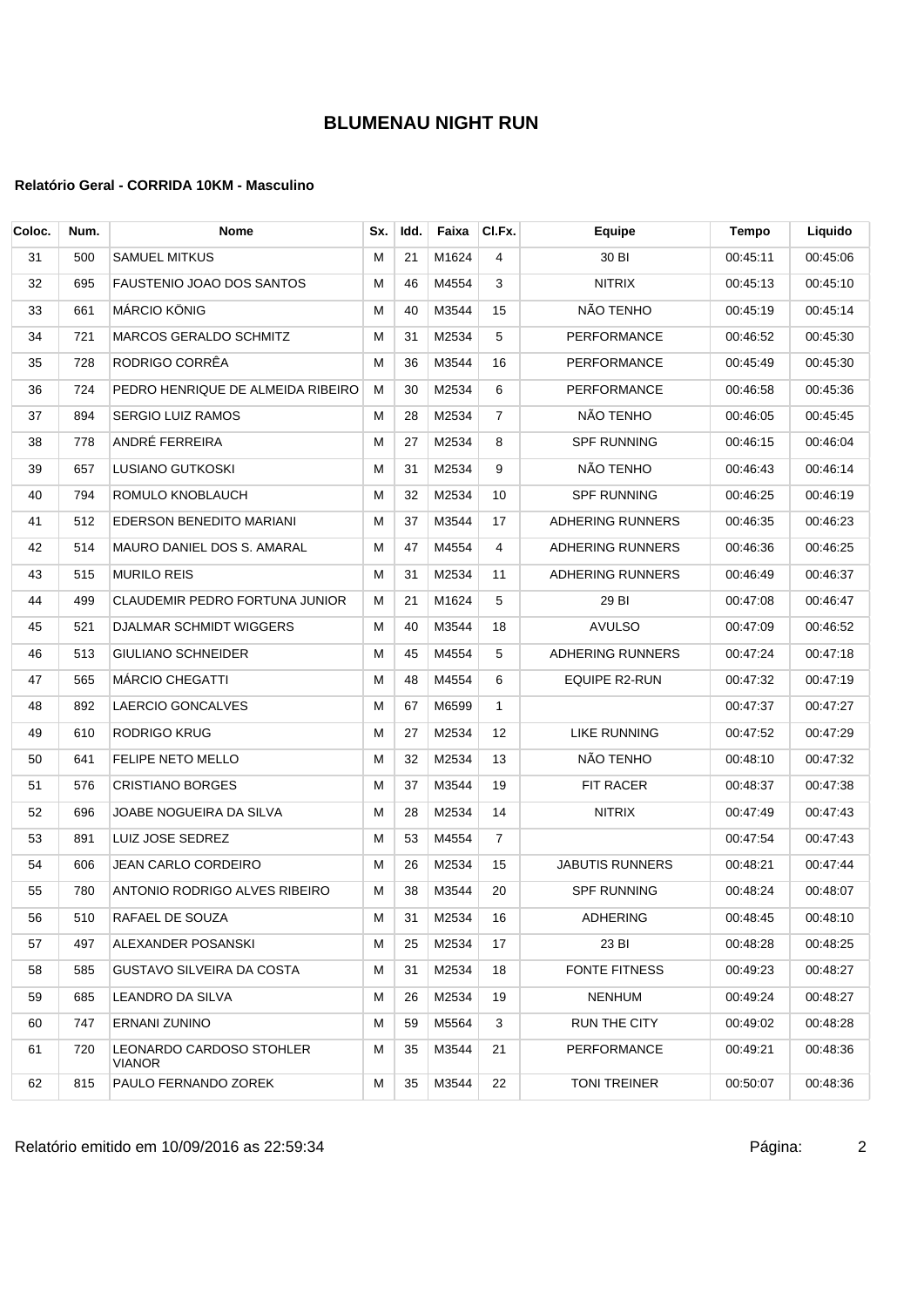| Coloc. | Num. | <b>Nome</b>                         | Sx. | Idd. | Faixa | CI.Fx.         | Equipe                                | Tempo    | Liquido  |
|--------|------|-------------------------------------|-----|------|-------|----------------|---------------------------------------|----------|----------|
| 63     | 666  | PEDRO MATEUS FLORIANI               | М   | 33   | M2534 | 20             | NÃO TENHO                             | 00:49:20 | 00:48:46 |
| 64     | 662  | <b>MARCIO PEREIRA CASAGRANDE</b>    | м   | 37   | M3544 | 23             | NÃO TENHO                             | 00:49:01 | 00:48:52 |
| 65     | 588  | <b>CARLOS EDUARDO DUARTE</b>        | М   | 34   | M2534 | 21             | FONTE FITNESS RUNNERS<br><b>TEAM</b>  | 00:49:30 | 00:48:58 |
| 66     | 630  | DALTON WIGGERS MEDEIROS             | М   | 35   | M3544 | 24             | NÃO TENHO                             | 00:49:15 | 00:48:58 |
| 67     | 559  | <b>FRANCIS BERNARDO BAUNGARTNER</b> | м   | 31   | M2534 | 22             | <b>ENDORFINA</b>                      | 00:50:12 | 00:49:01 |
| 68     | 818  | <b>JULIANO TAVARES DA SILVA</b>     | м   | 36   | M3544 | 25             | <b>VAS</b>                            | 00:49:32 | 00:49:02 |
| 69     | 557  | ALEX SANDRO ODISI                   | М   | 36   | M3544 | 26             | EMBREEX                               | 00:51:01 | 00:49:23 |
| 70     | 741  | CARLOS ALBERTO PEREIRA              | М   | 42   | M3544 | 27             | RUN THE CITY                          | 00:50:01 | 00:49:26 |
| 71     | 532  | <b>FABIO RAISER</b>                 | М   | 41   | M3544 | 28             | <b>BOX FUNCIONAL</b>                  | 00:49:50 | 00:49:32 |
| 72     | 503  | <b>DENIS SCHANIDER FARIAS</b>       | М   | 21   | M1624 | 6              | 37 BI                                 | 00:49:58 | 00:49:42 |
| 73     | 506  | SAMUEL EUGENIO DE OLIVEIRA WEIIS    | м   | 19   | M1624 | $\overline{7}$ | 42 BI                                 | 00:49:51 | 00:49:45 |
| 74     | 568  | <b>EDEMAR ONEDA</b>                 | м   | 41   | M3544 | 29             | ESTAMPARIA ARTECORNÃO<br><b>TENHO</b> | 00:50:00 | 00:49:48 |
| 75     | 609  | <b>GEORGE RIFFEL</b>                | м   | 42   | M3544 | 30             | LIKE RUNNING                          | 00:50:15 | 00:49:50 |
| 76     | 567  | <b>VALMIR MULLER</b>                | м   | 58   | M5564 | 4              | EQUIPE R2-RUN                         | 00:50:08 | 00:49:51 |
| 77     | 857  | <b>GILBERTO MANOEL</b>              | М   | 59   | M5564 | 5              |                                       | 00:49:59 | 00:49:51 |
| 78     | 709  | <b>CESAR AUGUSTO GEORG</b>          | М   | 43   | M3544 | 31             | PERFORMANCE                           | 00:50:12 | 00:49:52 |
| 79     | 541  | EDSON EDGAR NEUMANN                 | м   | 50   | M4554 | 8              | CAIXA                                 | 00:49:57 | 00:49:54 |
| 80     | 620  | EDUARDO GODOY                       | М   | 40   | M3544 | 32             | <b>MPF RUNNERS</b>                    | 00:50:04 | 00:49:56 |
| 81     | 522  | RODRIGO FISCHER                     | М   | 26   | M2534 | 23             | <b>AVULSO</b>                         | 00:50:17 | 00:50:12 |
| 82     | 669  | RENATO FRANÇA PINTO                 | М   | 26   | M2534 | 24             | NÃO TENHO                             | 00:50:41 | 00:50:13 |
| 83     | 671  | RUBENS JOSÉ BABEL JUNIOR            | М   | 30   | M2534 | 25             | NÃO TENHO                             | 00:51:10 | 00:50:18 |
| 84     | 520  | <b>CESAR AUGUST</b>                 | М   | 58   | M5564 | 6              | <b>AUGUST</b>                         | 00:50:46 | 00:50:31 |
| 85     | 611  | <b>SEBA SCHMITT JUNIOR</b>          | М   | 30   | M2534 | 26             | LIKE RUNNING                          | 00:50:58 | 00:50:34 |
| 86     | 542  | GILBERTO O. MIANES                  | м   | 51   | M4554 | 9              | CAIXA                                 | 00:51:02 | 00:50:36 |
| 87     | 538  | ANDRE GALLON                        | M   | 54   | M4554 | 10             | <b>CAIXA</b>                          | 00:50:43 | 00:50:38 |
| 88     | 677  | <b>WILLIAM PERTILE</b>              | м   | 25   | M2534 | 27             | NÃO TENHO                             | 00:50:48 | 00:50:41 |
| 89     | 562  | <b>EDSON LUIS FRANCES</b>           | M   | 46   | M4554 | 11             | EQUIPE BELA VISTA                     | 00:51:27 | 00:50:58 |
| 90     | 667  | RAFAEL JONAS DAHLKE                 | M   | 39   | M3544 | 33             | NÃO TENHO                             | 00:51:15 | 00:51:04 |
| 91     | 701  | LUIZ DALLACORTE JR.                 | м   | 41   | M3544 | 34             | PACE & FUN ASSESSORIA                 | 00:52:21 | 00:51:05 |
| 92     | 688  | ADENILDO SANTANA                    | м   | 45   | M4554 | 12             | <b>NEW CORPORE</b>                    | 00:51:29 | 00:51:07 |
| 93     | 777  | ALEXANDRE DANTAS LOPES              | м   | 36   | M3544 | 35             | <b>SPF RUNNING</b>                    | 00:52:14 | 00:51:26 |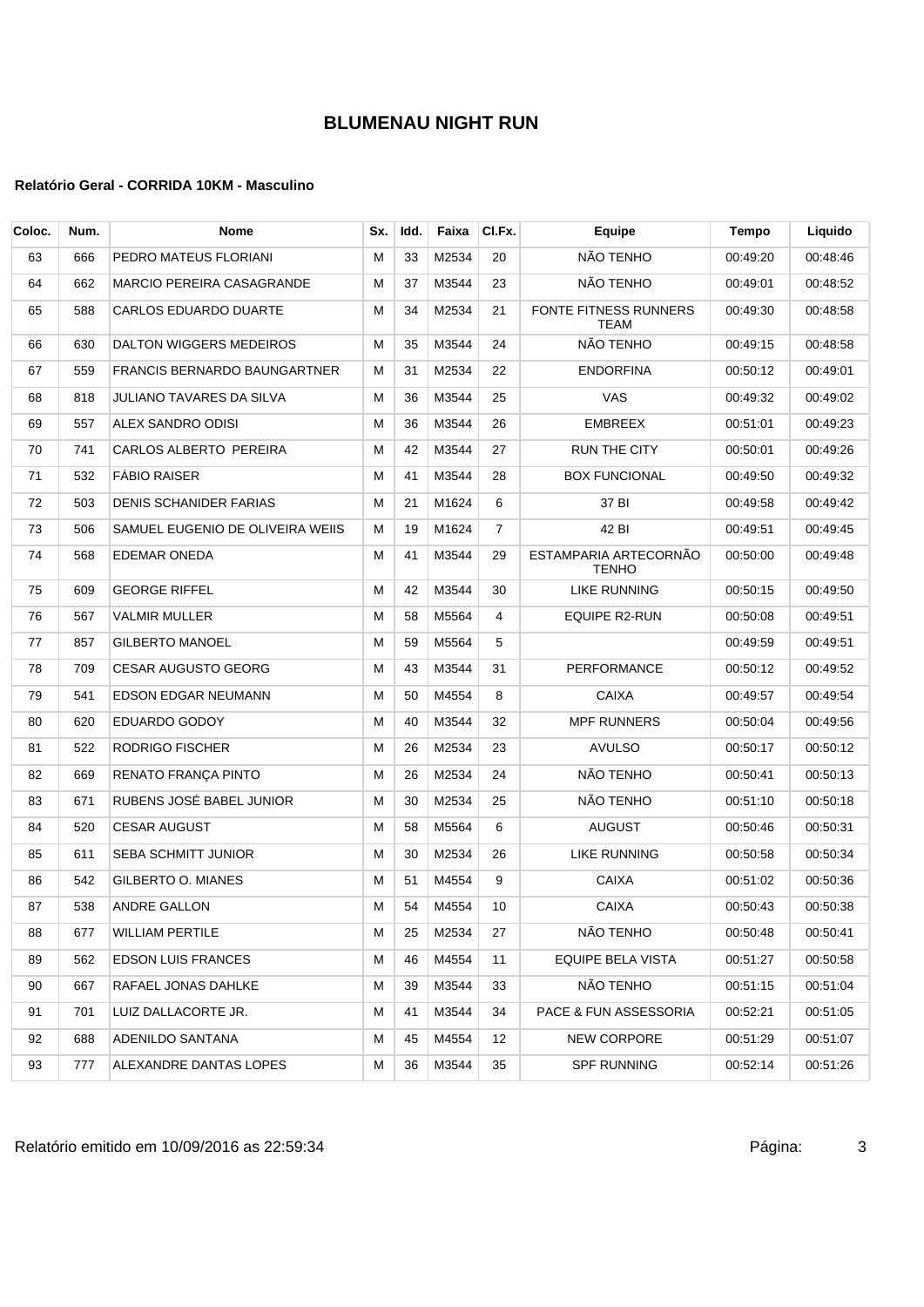| Coloc. | Num. | Nome                            | Sx. | Idd. | Faixa | CI.Fx.         | Equipe                                | Tempo    | Liquido  |
|--------|------|---------------------------------|-----|------|-------|----------------|---------------------------------------|----------|----------|
| 94     | 782  | CLAUDIO LEONARDO URBAN          | М   | 41   | M3544 | 36             | <b>SPF RUNNING</b>                    | 00:51:51 | 00:51:36 |
| 95     | 566  | <b>ODAIR ANDRIANNI</b>          | м   | 59   | M5564 | $\overline{7}$ | EQUIPE R2-RUN                         | 00:51:58 | 00:51:41 |
| 96     | 663  | MAURI MATIAS DE SOUZA           | М   | 66   | M6599 | 2              | NÃO TENHO                             | 00:51:54 | 00:51:44 |
| 97     | 526  | PAULO NEGROMONTE                | М   | 35   | M3544 | 37             | <b>BELA VISTA COUNTRY CLUB</b>        | 00:52:57 | 00:51:49 |
| 98     | 678  | WILSON JULIANO FREITAS          | м   | 44   | M3544 | 38             | NÃO TENHO                             | 00:52:00 | 00:52:00 |
| 99     | 525  | EDUARDO ZIMMERMANN NEGROMONTE   | М   | 41   | M3544 | 39             | <b>BELA VISTA COUNTRY CLUB</b>        | 00:53:12 | 00:52:04 |
| 100    | 751  | JASON OLIVEIRA DA SILVA         | м   | 39   | M3544 | 40             | <b>RUN THE CITY</b>                   | 00:52:52 | 00:52:08 |
| 101    | 899  | <b>FAUSTO</b>                   | М   | 46   | M4554 | 13             |                                       | 00:52:12 | 00:52:12 |
| 102    | 852  | RODRIGO DE SOUZA                | М   | 28   | M2534 | 28             |                                       | 00:52:28 | 00:52:17 |
| 103    | 812  | <b>OSMAR RADTKE</b>             | м   | 28   | M2534 | 29             | <b>TEAM RR</b>                        | 00:52:21 | 00:52:21 |
| 104    | 754  | JOÃO DO CARMO DE BARROS         | М   | 55   | M5564 | 8              | <b>RUN THE CITY</b>                   | 00:53:09 | 00:52:23 |
| 105    | 534  | <b>JORGE HENRIQUE OHF</b>       | М   | 24   | M1624 | 8              | <b>BOX FUNCIONAL</b>                  | 00:52:31 | 00:52:26 |
| 106    | 572  | <b>MARCELO PEREIRA</b>          | м   | 35   | M3544 | 41             | FCB ELITE TRIATHLON                   | 00:52:41 | 00:52:33 |
| 107    | 828  | <b>WALBERTO MORAIS SANTOS</b>   | М   | 40   | M3544 | 42             | <b>ZAPZAPRUNNERS</b>                  | 00:53:14 | 00:52:36 |
| 108    | 631  | DANIEL KREMER                   | М   | 27   | M2534 | 30             | NÃO TENHO                             | 00:54:16 | 00:52:41 |
| 109    | 654  | LUCIO FABIO SANSAO              | м   | 38   | M3544 | 43             | NÃO TENHO                             | 00:54:02 | 00:52:47 |
| 110    | 710  | <b>CHRISTIAN ROCHA</b>          | М   | 38   | M3544 | 44             | PERFORMANCE                           | 00:53:16 | 00:52:47 |
| 111    | 795  | ADRIANO ALVES TESTONI           | М   | 34   | M2534 | 31             | <b>STUDIO HEALTH</b>                  | 00:54:03 | 00:52:50 |
| 112    | 529  | CARLOS HENRIQUE BARBIERI DIEZEL | м   | 36   | M3544 | 45             | <b>BOSCH REXROTH</b>                  | 00:54:19 | 00:53:01 |
| 113    | 598  | <b>MACIEL COSTA</b>             | М   | 47   | M4554 | 14             | FONTE FITNESS RUNNERS<br><b>TEAM</b>  | 00:53:50 | 00:53:01 |
| 114    | 604  | RAFAEL LENZI TARNOWSKY          | м   | 42   | M3544 | 46             | GAMBOA/DIPELLE<br><b>DERMATOLOGIA</b> | 00:53:46 | 00:53:07 |
| 115    | 647  | <b>HENRICO VIDAL DIAS</b>       | М   | 28   | M2534 | 32             | NÃO TENHO                             | 00:54:26 | 00:53:23 |
| 116    | 545  | LUIS FERNANDO RIBEIRO ALVES     | м   | 51   | M4554 | 15             | CAIXA                                 | 00:53:34 | 00:53:26 |
| 117    | 733  | <b>JAISON POFFO</b>             | м   | 38   | M3544 | 47             | POFFO RUN                             | 00:54:00 | 00:53:41 |
| 118    | 549  | DIEGO RAMON VALLE VITAL         | м   | 31   | M2534 | 33             | <b>CAIXA</b>                          | 00:55:20 | 00:53:48 |
| 119    | 636  | EDSON DE PAULA RODRIGUES        | м   | 39   | M3544 | 48             | NÃO TENHO                             | 00:55:15 | 00:53:49 |
| 120    | 507  | BRAYAN ANTENOR SANTANA          | М   | 28   | M2534 | 34             | 43 BI                                 | 00:54:25 | 00:53:50 |
| 121    | 516  | RICARDO ESTEVAM                 | м   | 30   | M2534 | 35             | ADHERING RUNNERS                      | 00:54:03 | 00:53:51 |
| 122    | 742  | CELSO GALLIZA                   | м   | 54   | M4554 | 16             | RUN THE CITY                          | 00:54:49 | 00:53:52 |
| 123    | 788  | LUCIANO EDUARDO MOSER REINHOLD  | м   | 29   | M2534 | 36             | SPF RUNNING                           | 00:54:13 | 00:54:00 |
| 124    | 808  | <b>MAICON FERNANDO CARDOSO</b>  | м   | 23   | M1624 | 9              | STUDIO KEEP FIT                       | 00:54:43 | 00:54:03 |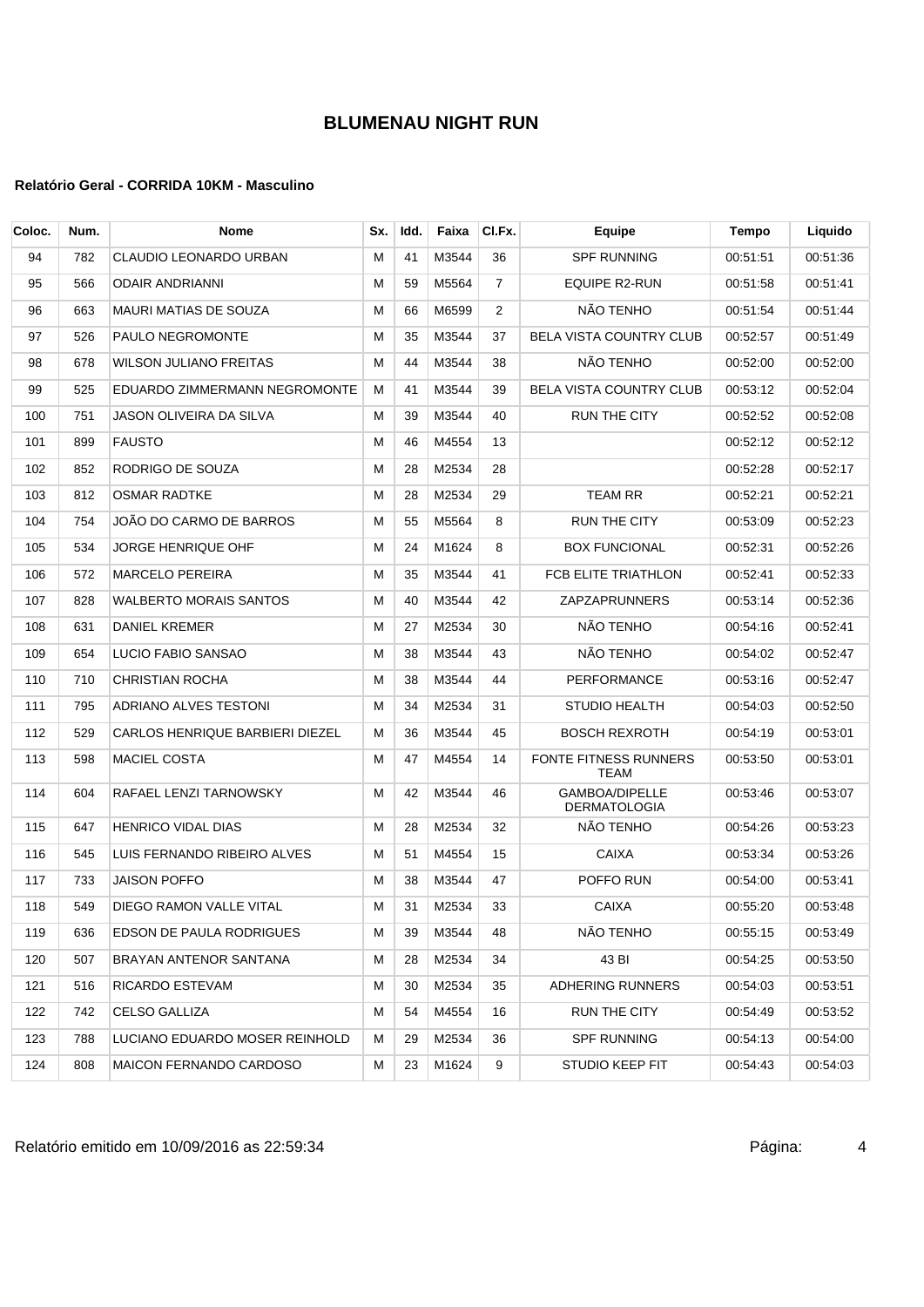| Coloc. | Num. | <b>Nome</b>                   | Sx. | Idd. | Faixa | CI.Fx. | Equipe                                          | Tempo    | Liquido  |
|--------|------|-------------------------------|-----|------|-------|--------|-------------------------------------------------|----------|----------|
| 125    | 893  | RAUL CARDOZO                  | м   | 68   | M6599 | 3      |                                                 | 00:54:33 | 00:54:16 |
| 126    | 684  | ELSON V. MOTA                 | м   | 53   | M4554 | 17     | <b>NENHUM</b>                                   | 00:54:37 | 00:54:23 |
| 127    | 648  | JACI DE BRITO                 | M   | 53   | M4554 | 18     | NÃO TENHO                                       | 00:54:33 | 00:54:26 |
| 128    | 898  | DIOGO ARMANDO JORGE           | M   | 24   | M1624 | 10     |                                                 | 00:55:01 | 00:54:30 |
| 129    | 738  | ALEXANDRE A.S. DUTRA          | м   | 43   | M3544 | 49     | <b>RUN THE CITY</b>                             | 00:54:48 | 00:54:43 |
| 130    | 558  | EGON RENÊ WURSTER             | M   | 37   | M3544 | 50     | ENDORFINA                                       | 00:55:59 | 00:54:47 |
| 131    | 739  | ALVARO JOSÉ CECHETTO NETO     | м   | 39   | M3544 | 51     | <b>RUN THE CITY</b>                             | 00:55:30 | 00:54:54 |
| 132    | 509  | <b>FABRICIO BUBLITZ</b>       | M   | 31   | M2534 | 37     | ACADEMIA CORPO ATIVO                            | 00:55:40 | 00:54:56 |
| 133    | 702  | <b>MAURICIO SCHMITZ</b>       | М   | 36   | M3544 | 52     | PACE & FUN ASSESSORIA                           | 00:55:48 | 00:54:59 |
| 134    | 814  | OSVALDO TOMAZELI              | м   | 69   | M6599 | 4      | TOMASELLI NEL MONDO.                            | 00:56:08 | 00:55:11 |
| 135    | 552  | JACKS MORGADO SOBRINHO        | м   | 54   | M4554 | 19     | CIA DOS CAVALOS                                 | 00:56:33 | 00:55:13 |
| 136    | 745  | ELEANDRO RAFAEL ZANCEHTTA     | м   | 40   | M3544 | 53     | <b>RUN THE CITY</b>                             | 00:55:58 | 00:55:13 |
| 137    | 823  | RICARDO F. CECHETT            | м   | 25   | M2534 | 38     | <b>WELLNESS TREINAMENTO</b><br><b>FUNCIONAL</b> | 00:56:08 | 00:55:32 |
| 138    | 595  | <b>GUSTAVO SCHWEIGERT</b>     | M   | 32   | M2534 | 39     | FONTE FITNESS RUNNERS<br><b>TEAM</b>            | 00:56:39 | 00:55:40 |
| 139    | 592  | FILIPE PIMONT BERNDT          | M   | 39   | M3544 | 54     | FONTE FITNESS RUNNERS<br><b>TEAM</b>            | 00:56:41 | 00:55:43 |
| 140    | 586  | ANDRÉ DOS SANTOS              | M   | 35   | M3544 | 55     | FONTE FITNESS RUNNERS<br><b>TEAM</b>            | 00:56:38 | 00:55:44 |
| 141    | 793  | RENALDO JUNKES                | М   | 46   | M4554 | 20     | <b>SPF RUNNING</b>                              | 00:56:19 | 00:55:44 |
| 142    | 563  | CARLOS A. CUSTODIO            | M   | 58   | M5564 | 9      | EQUIPE R2-RUN                                   | 00:56:30 | 00:56:11 |
| 143    | 517  | SANDONEI COELHO               | м   | 35   | M3544 | 56     | <b>ADHERING RUNNERS</b>                         | 00:57:20 | 00:56:14 |
| 144    | 686  | SANDRO LEONILDO MARQUES       | м   | 45   | M4554 | 21     | <b>NENHUM</b>                                   | 00:57:31 | 00:56:14 |
| 145    | 680  | CHRISTIAN PATRIK DO CARMO     | м   | 16   | M1624 | 11     | NEKA STUDIO                                     | 00:57:10 | 00:56:17 |
| 146    | 489  | DECIO MURILO SCHEREIBER       | м   | 48   | M4554 | 22     |                                                 | 00:57:10 | 00:56:41 |
| 147    | 786  | JEFFERSON LUIZ PREBIANCA      | м   | 43   | M3544 | 57     | <b>SPF RUNNING</b>                              | 00:56:58 | 00:56:42 |
| 148    | 781  | CASSIANO PIRAN                | М   | 29   | M2534 | 40     | <b>SPF RUNNING</b>                              | 00:57:15 | 00:56:53 |
| 149    | 660  | <b>MARCIO BARTH</b>           | M   | 33   | M2534 | 41     | NÃO TENHO                                       | 00:57:15 | 00:56:55 |
| 150    | 768  | RODRIGO BORTOLINI             | M   | 35   | M3544 | 58     | SELGRON                                         | 00:57:13 | 00:56:57 |
| 151    | 644  | GIOVANI GONCALVES NUNES       | м   | 46   | M4554 | 23     | NÃO TENHO                                       | 00:57:32 | 00:57:01 |
| 152    | 775  | VALMIR SEBASTIÃO VANSUITA     | м   | 53   | M4554 | 24     | <b>SEM EQUIPE</b>                               | 00:57:15 | 00:57:03 |
| 153    | 523  | <b>ZULMIRO RAMON AGUILERA</b> | M   | 67   | M6599 | 5      | AVULSO INDIVIDUAL                               | 00:57:32 | 00:57:07 |
| 154    | 637  | ELIZIARIO WILVERT             | м   | 65   | M6599 | 6      | NÃO TENHO                                       | 00:57:23 | 00:57:13 |
| 155    | 842  | FERNANDO H BECKER SILVA       | M   | 37   | M3544 | 59     |                                                 | 00:58:29 | 00:57:16 |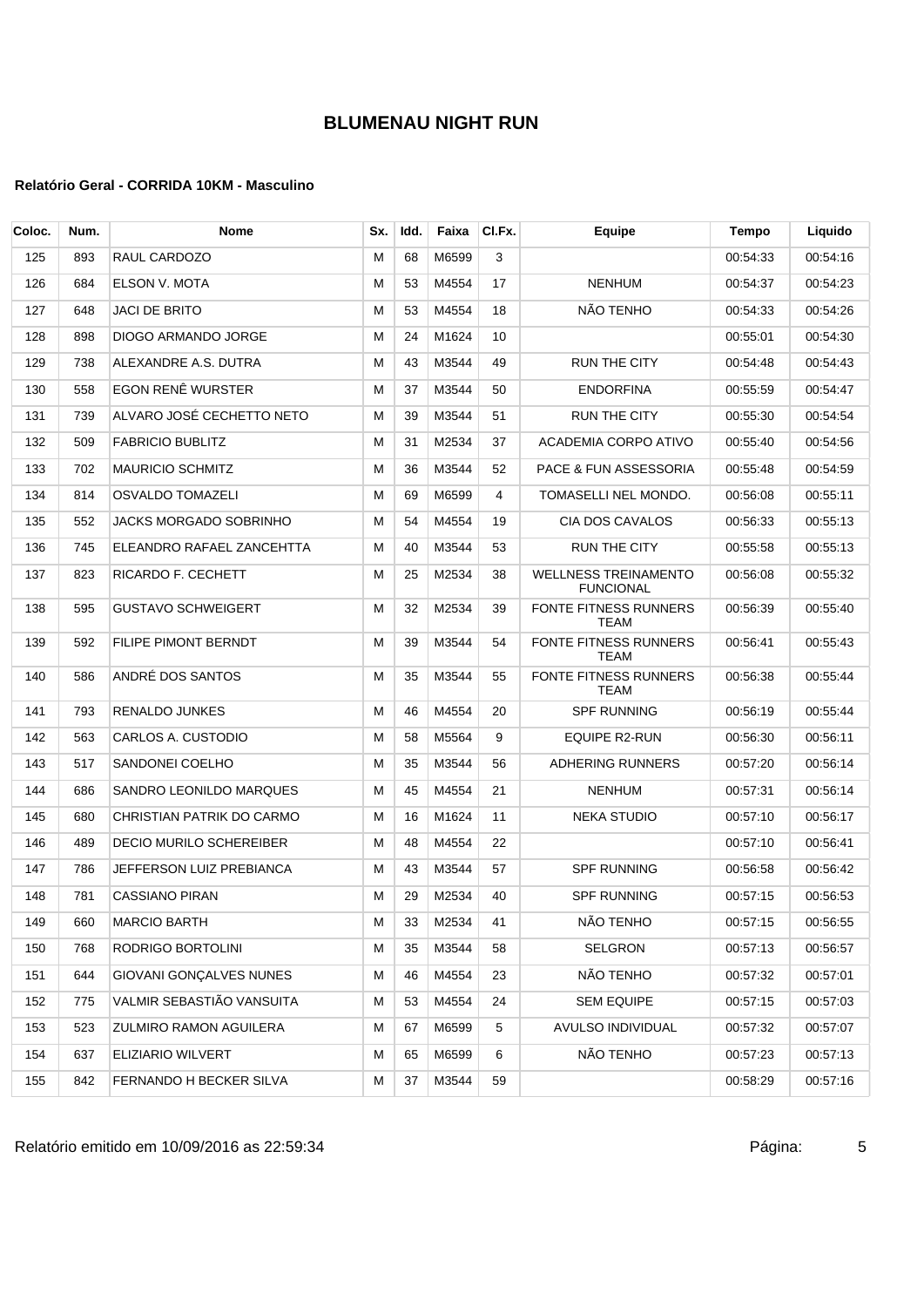| Coloc. | Num. | <b>Nome</b>                   | Sx. | Idd. | Faixa | CI.Fx.            | Equipe                           | Tempo    | Liquido  |
|--------|------|-------------------------------|-----|------|-------|-------------------|----------------------------------|----------|----------|
| 156    | 679  | ANDRÉ CENI                    | м   | 47   | M4554 | 25                | <b>NEKA STUDIO</b>               | 00:58:10 | 00:57:20 |
| 157    | 665  | PATRÍCIO HENRIQUE LEHN        | м   | 18   | M1624 | $12 \overline{ }$ | NÃO TENHO                        | 00:58:33 | 00:57:23 |
| 158    | 555  | PAULO EGYDIO BERKENBROCK      | М   | 35   | M3544 | 60                | COMPANHIA DA CORRIDA             | 00:57:44 | 00:57:25 |
| 159    | 496  | <b>ALISSON FRANCIS MORAIS</b> | М   | 33   | M2534 | 42                | 23 BI                            | 00:58:06 | 00:57:29 |
| 160    | 757  | <b>MARCELO MENEZES GARCIA</b> | M   | 38   | M3544 | 61                | <b>RUN THE CITY</b>              | 00:58:21 | 00:57:36 |
| 161    | 643  | <b>GILMAR GONCALVES</b>       | М   | 57   | M5564 | 10                | NÃO TENHO                        | 00:57:50 | 00:57:39 |
| 162    | 491  | LAURO SCHLICKMANN JR          | м   | 45   | M4554 | 26                |                                  | 00:58:58 | 00:57:41 |
| 163    | 753  | JHONATAN CESAR P. DE JESUS    | М   | 18   | M1624 | 13                | <b>RUN THE CITY</b>              | 00:58:30 | 00:57:41 |
| 164    | 820  | <b>SERGIO BORNHOFEN</b>       | М   | 41   | M3544 | 62                | VAS                              | 00:58:20 | 00:57:50 |
| 165    | 835  | PEDRO LUIZ ANDRADE            | М   | 21   | M1624 | 14                | <b>CAIXA</b>                     | 01:02:05 | 00:57:55 |
| 166    | 785  | <b>GLAUCO DA SILVA ROCHA</b>  | M   | 41   | M3544 | 63                | <b>SPF RUNNING</b>               | 00:58:44 | 00:58:00 |
| 167    | 640  | FABIO ROBERTO DA SILVA        | м   | 39   | M3544 | 64                | NÃO TENHO                        | 00:58:33 | 00:58:01 |
| 168    | 524  | <b>DIEGO BRETANHA</b>         | М   | 30   | M2534 | 43                | <b>BANRISUL RUNNERS</b>          | 00:59:47 | 00:58:15 |
| 169    | 809  | MICHEL BERNARDES MENDES       | М   | 32   | M2534 | 44                | <b>STUDIO KEEP FIT</b>           | 00:59:11 | 00:58:30 |
| 170    | 700  | ANDRÊ LEONARDO PEITER         | М   | 49   | M4554 | 27                | <b>PACE &amp; FUN ASSESSORIA</b> | 00:58:51 | 00:58:32 |
| 171    | 770  | ANDERSON LUÍS GRAH            | М   | 31   | M2534 | 45                | <b>SEM EQUIPE</b>                | 01:00:18 | 00:58:50 |
| 172    | 632  | <b>DANIEL TAPARELLI</b>       | М   | 32   | M2534 | 46                | NÃO TENHO                        | 00:59:31 | 00:58:59 |
| 173    | 550  | GILBERTO O. MIANES JÚNIOR     | м   | 28   | M2534 | 47                | <b>CAIXA</b>                     | 01:00:25 | 00:59:02 |
| 174    | 581  | <b>JULIO E BACHMANN</b>       | М   | 45   | M4554 | 28                | FIT RACER                        | 01:00:38 | 00:59:35 |
| 175    | 799  | <b>DOUGLAS FERREIRA</b>       | М   | 35   | M3544 | 65                | STUDIO HEALTH                    | 01:00:54 | 00:59:38 |
| 176    | 577  | DIOGO ORSI CARDOSO            | М   | 24   | M1624 | 15                | FIT RACER                        | 01:00:41 | 00:59:41 |
| 177    | 580  | GUSTAVO W.                    | М   | 33   | M2534 | 48                | FIT RACER                        | 01:00:57 | 00:59:53 |
| 178    | 593  | GILSON GODRI JUNIOR           | М   | 33   | M2534 | 49                | FONTE FITNESS RUNNERS<br>TEAM    | 01:01:17 | 01:00:28 |
| 179    | 725  | RAFAEL BAUMGARTEN             | М   | 31   | M2534 | 50                | PERFORMANCE                      | 01:01:52 | 01:01:06 |
| 180    | 771  | <b>MARCOS RODRIGO SCHMITT</b> | м   | 37   | M3544 | 66                | <b>SEM EQUIPE</b>                | 01:04:00 | 01:02:24 |
| 181    | 806  | RODRIGO SPILLERE              | м   | 39   | M3544 | 67                | STUDIO HEALTH                    | 01:03:50 | 01:02:35 |
| 182    | 856  | <b>FLAVIO KUNZEN</b>          | М   | 46   | M4554 | 29                | FIT RACER                        | 01:03:42 | 01:03:12 |
| 183    | 681  | <b>JACKSON KOEPSEL</b>        | M   | 37   | M3544 | 68                | NEKA STUDIO                      | 01:04:10 | 01:03:20 |
| 184    | 546  | MARCO ANTÔNIO TRENTIN         | м   | 30   | M2534 | 51                | CAIXA                            | 01:04:55 | 01:03:29 |
| 185    | 690  | EDER IVAN KOMMERS             | M   | 45   | M4554 | 30                | <b>NEW CORPORE</b>               | 01:03:57 | 01:03:32 |
| 186    | 683  | ONIVALDO NEKA DO CARMO        | м   | 49   | M4554 | 31                | <b>NEKA STUDIO</b>               | 01:04:34 | 01:03:42 |
| 187    | 705  | ANDRÉ FELIPE FRAHM DOS ANJOS  | м   | 20   | M1624 | 16                | <b>PERFORMANCE</b>               | 01:04:45 | 01:04:02 |